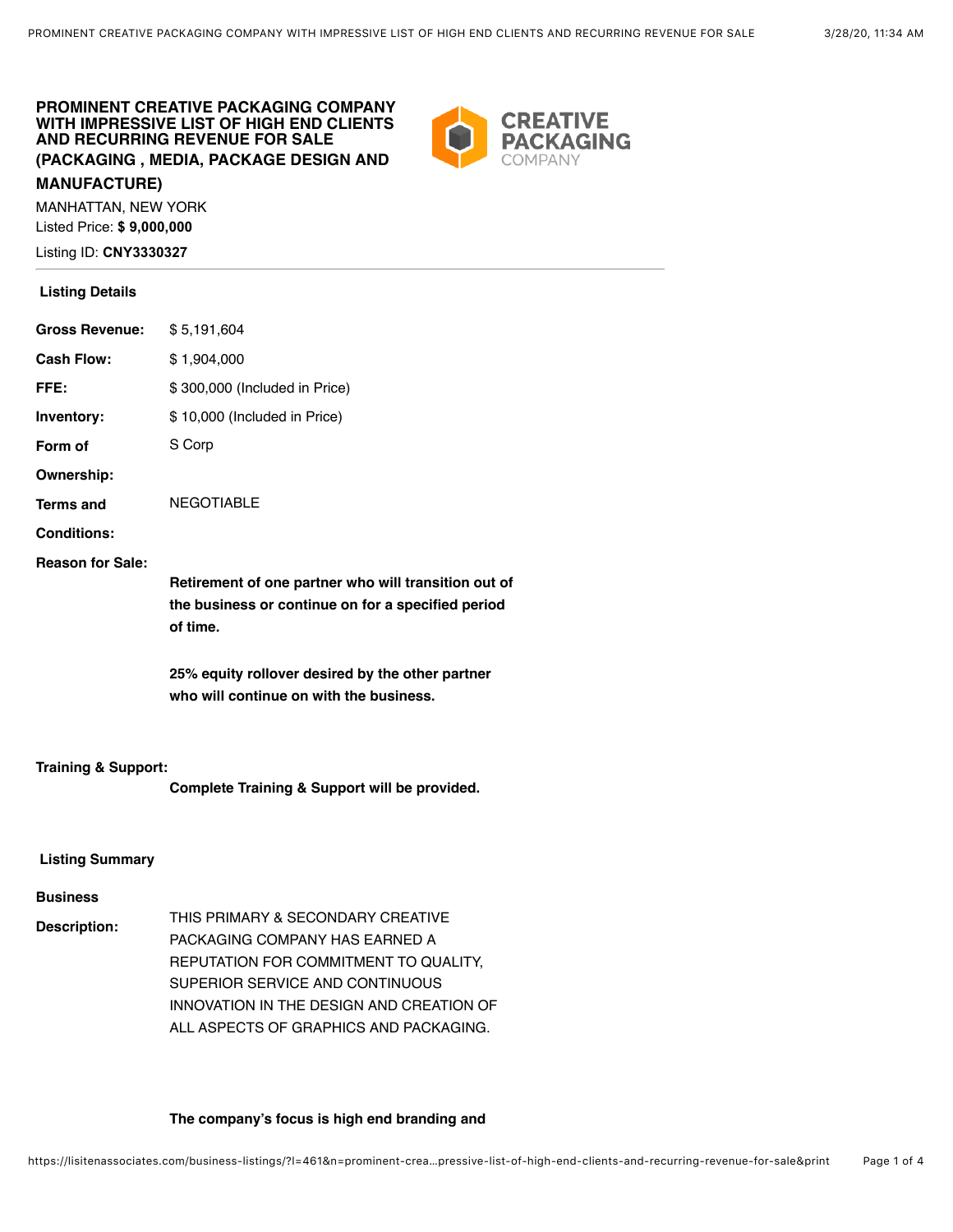**elevated packaging; servicing clients in fragrance, beauty, personal care, pharmaceutical and alcohol industries.**

**Clients include Johnson & Johnson, Estee Lauder, Godiva Chocolate, L'Oréal, Revlon, Clinique, Ralph Lauren and Bath & Body Works for example.**

**The company has a reputation for being an industry disrupter and is considered unique for its ability to problem solve at all stages of design and development always with the understanding of their clients future needs in mind with respect to sales and strategy.**

**This company offers a complete menu of solutions from concept to finish product ensuring what has been envisioned by design and brought to life by the creative team, photographed for print and television advertising is also cost effective going into production for the client.**

**The company also produces computer generated graphics for TV, production, client meetings and sales teams.**

**In-House Creative & Custom Capabilities for Sample Making of Bottles, Caps and Packaging Include:**

- **Silk Screening**
- **Spraying**
- **Transfers**
- **Direct Image Printing**
- **Stamping**
- **Embossing**
- **Model Making**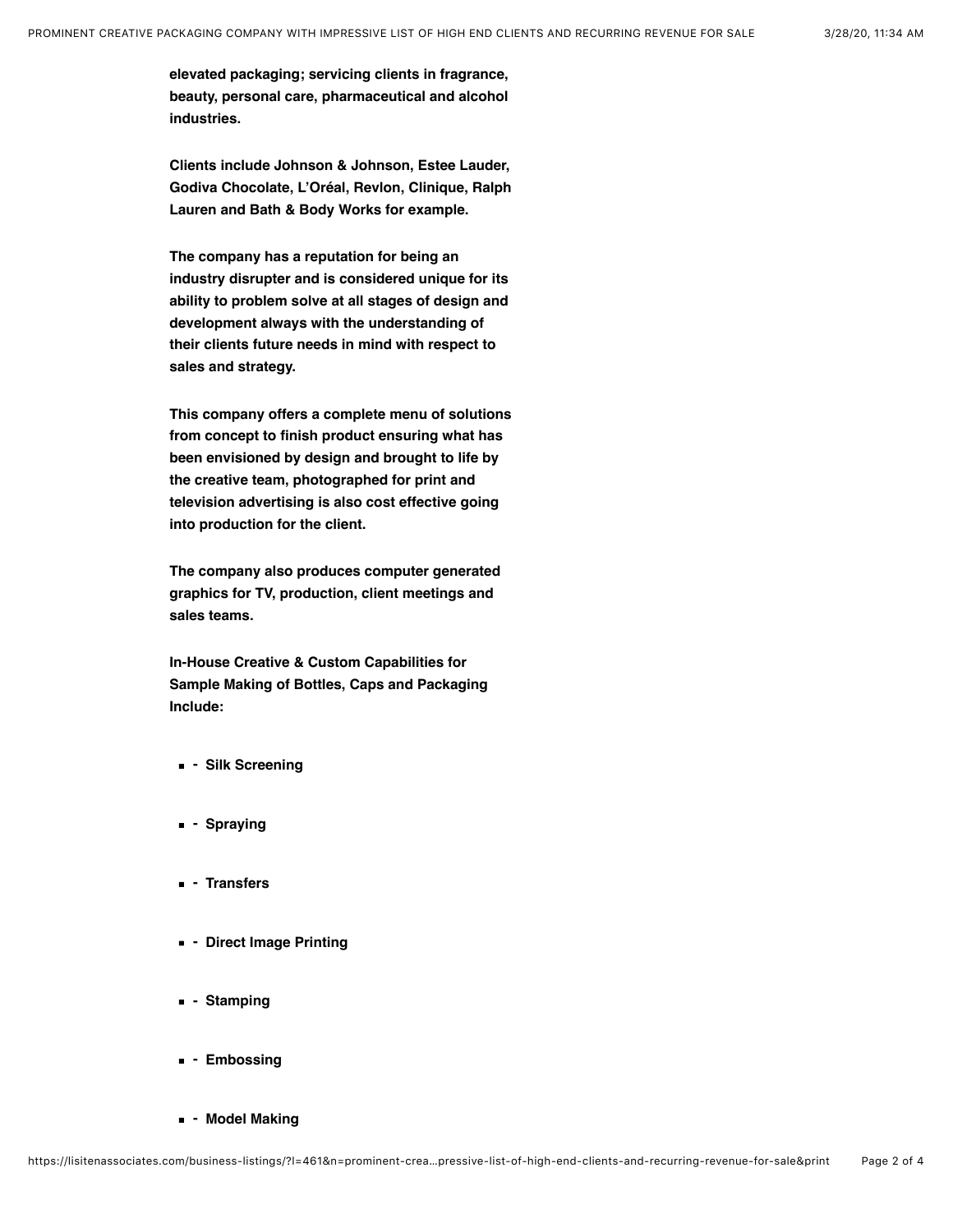- **Digital Printing**
- **Production Mechanics**
- **Design Services Concept to Line Extensions**
- **Comping the Finished Package**
- **Set-up Boxes**
- **Paper Gift Sets**

**Out-Source Capabilities:**

- **Stamping and/or Embossing Plates**
- **3-Day Printing**
- **Computer Model Making (acrylic, bottles, caps & aluminum for example)**
	- **This Company does it all from Concept to Pre-Production!**

#### **Historical**

| Summarv: | In business since 1998 this Primary & Secondary |
|----------|-------------------------------------------------|
|          | creative packaging company has earned a         |
|          | reputation for commitment to quality, superior  |
|          | service and continuous innovation in the design |
|          | and creation of all aspects of graphics and     |
|          | packaging.                                      |

## **Owner**

**Qualifications: Some prior business experience is a plus.**